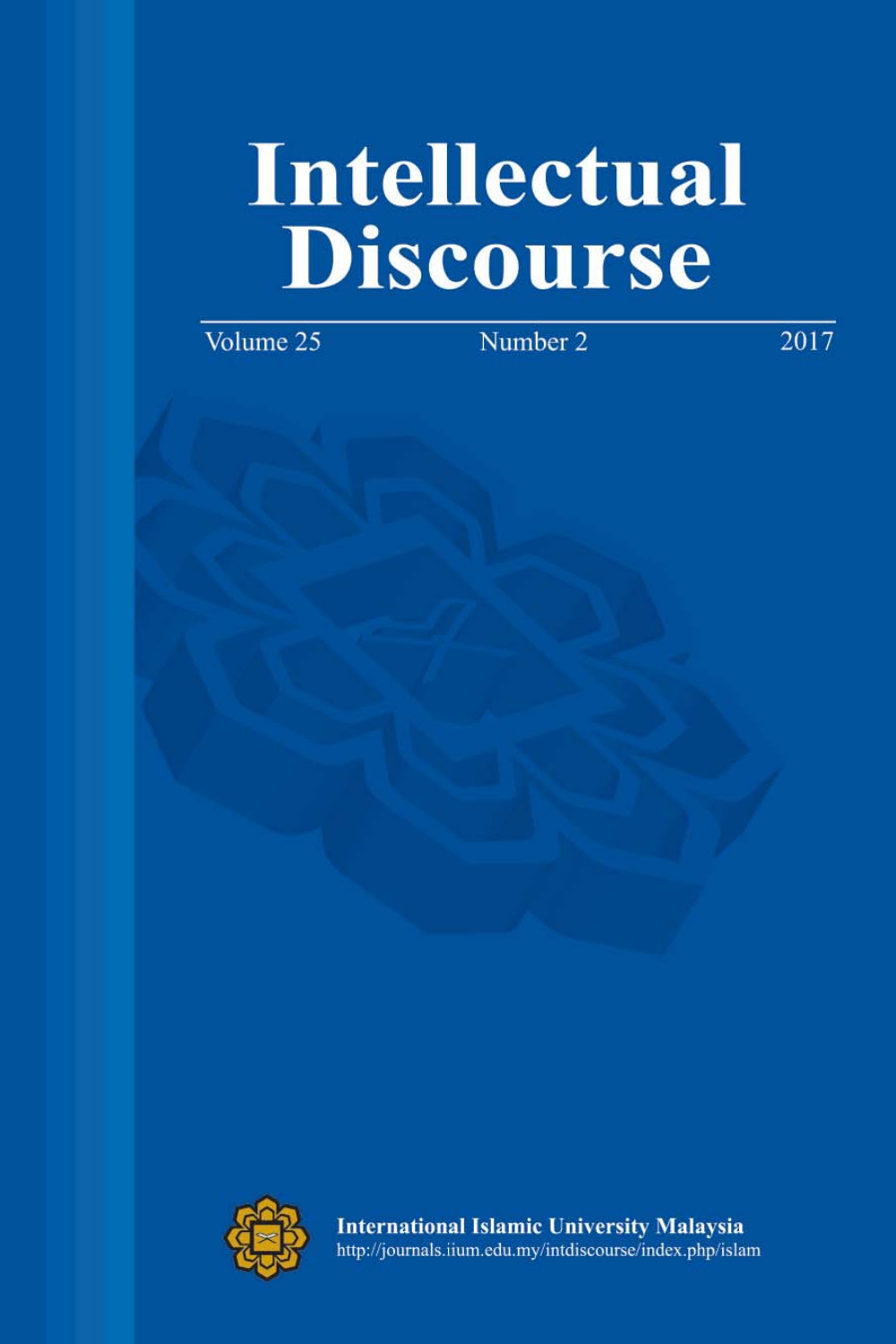## *Intellectual Discourse*

Volume 25 Number 2 2017

Ishtiaq Hossain Mohd Helmi

**Editor Book Review Editor**

**Associate Editors** Saodah Wok Khairil Izamin bin Ahmad Anke Iman Bouzenita

#### **Editorial Board**

Alparsalan Acikgenc, *Turkey* Zafar Afaq Ansari, *United States* Daniel J. Christie, *United States* Kamada Shigeru, *Japan* Mohamed E. El-Meswai, *Malaysia* Hazizan Md. Noon, *Malaysia* Aimillia Mohd Ramli, *Malaysia* Hussin Mutalib, *Singapore* Serdar Demirel, *Turkey* Kenneth Christie, *Canada* Abdul Kabir Hussain Solihu, *Nigeria* James D. Frankel, *China* Thameem Ushama, *Malaysia* **Serdar Demirel**, *Turkey* Ibrahim M. Zein, *Qatar* Badri Najib Zubir, *Malaysia*

#### **International Advisory Board**

| Jonathan A. C. Brown, United States | Redzuan Othman, Malaysia             |
|-------------------------------------|--------------------------------------|
| Muhammad K. Khalifa, <i>Qatar</i>   | Anis Malik Thoha, <i>Indonesia</i>   |
| Chandra Muzaffar, Malaysia          | John O. Voll, United States          |
| M. Zakyi Ibrahim, United States     | Muhammad al-Ghazali, <i>Pakistan</i> |
|                                     |                                      |

*Intellectual Discourse* is a highly respected, academic refereed journal of the International Islamic University Malaysia (IIUM). It is published twice a year by the IIUM Press, IIUM, and contains reflections, articles, research notes and review articles representing the disciplines, methods and viewpoints of the Muslim world.

*Intellectual Discourse* is abstracted in *SCOPUS, ProQuest, International Political Science Abstracts, Peace Research Abstracts Journal, Muslim World Book Review, Bibliography of Asian Studies, Index Islamicus, Religious and Theological Abstracts, ATLA Religion Database, MyCite, ISC* and *EBSCO*.

ISSN 0128-4878 (Print); ISSN 2289-5639 (Online)

http://journals.iium.edu.my/intdiscourse/index.php/islam Email: intdiscourse@iium.edu.my; intdiscourse@yahoo.com

> Published by: IIUM Press, International Islamic University Malaysia P.O. Box 10, 50728 Kuala Lumpur, Malaysia Phone (+603) 6196-5014, Fax: (+603) 6196-6298 Website:http://iiumpress.iium.edu.my/bookshop

Printed by: Workline Systems Sdn. Bhd. 37-1(1st Floor), Jalan Setiawangsa 11A 54200 Taman Setiawangsa, Kuala Lumpur, Malaysia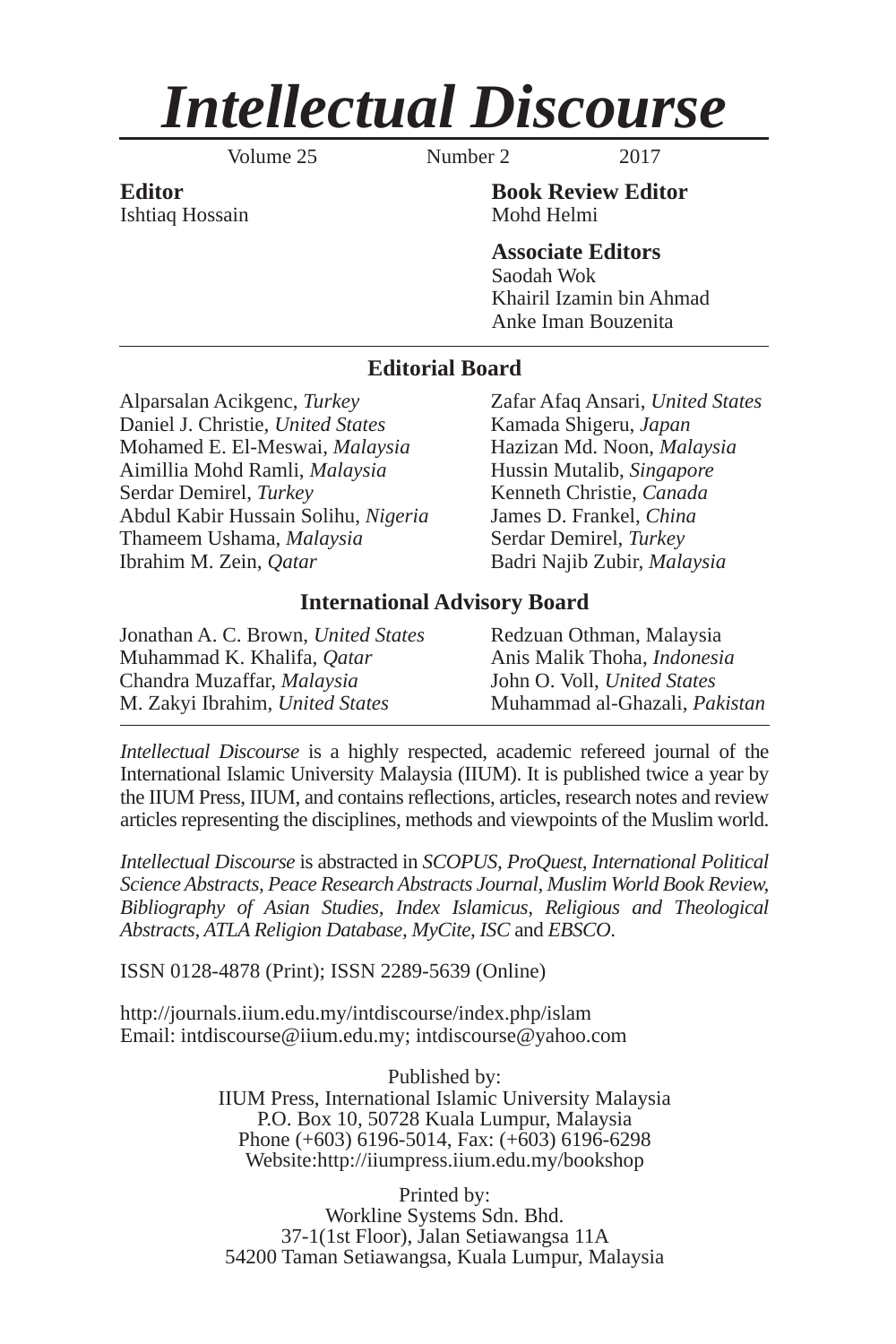*INTELLECTUAL DISCOURSE,* 25:2 (2017) 429–446 Copyright © IIUM Press ISSN 0128-4878 (Print); ISSN 2289-5639 (Online)

### *Book Reviews*

#### **Electoral Dynamics in Indonesia: Money Politics, Patronage and Clientelism at the Grassroots. Edited by Edward Aspinall and Mada Sukmajati. Singapore: NUS Press, 2016, pp. 472. ISBN 978- 981-4722-04-9.**

Reviewer: Abdul Rashid Moten, Centre for Islamisation of Knowledge, International Islamic University Malaysia. E-mail: rashidm@iium.edu. my.

The editors of the book under review, Edward Aspinall, a professor of politics at the Australian National University, and Mada Sukmajati, a lecturer at Gadjah Mada University, Yogyakarta, rightly point out that scholars of elections and politics in the Third World do often assert the primacy of patronage and clientelism in elections, and that they hardly analyse the mechanisms through which vote-buying takes place (p. 8). The book under review tries to fill in this gap in the literature through an analysis of the 2014 legislative election campaign in several electoral districts in Indonesia. The overwhelming objective of this book is to identify "the chief mechanisms that Indonesian legislative candidates used to appeal to voters" (p. ix) to win elections in Indonesia. The introductory chapter provides a brief overview of relevant works on patronage and clientelism in Indonesian politics, explains the research design and goals, and summarizes the main findings of the case studies.

The book contains an introduction, written by the editors, and twenty two chapters. All but two chapters were produced by Indonesian researchers. Four of the chapters were written in Bahasa Indonesia, published by Gadjah Mada University in 2014. These chapters were translated by Edward Aspinall. All the chapters are based on fieldwork carried out by 50 researchers across 20 Indonesian provinces a couple of months prior to the national legislative election held on 9 April 2014. In total, the researchers conducted interviews with 1,500 candidates and campaigners and observed hundreds of campaign events. They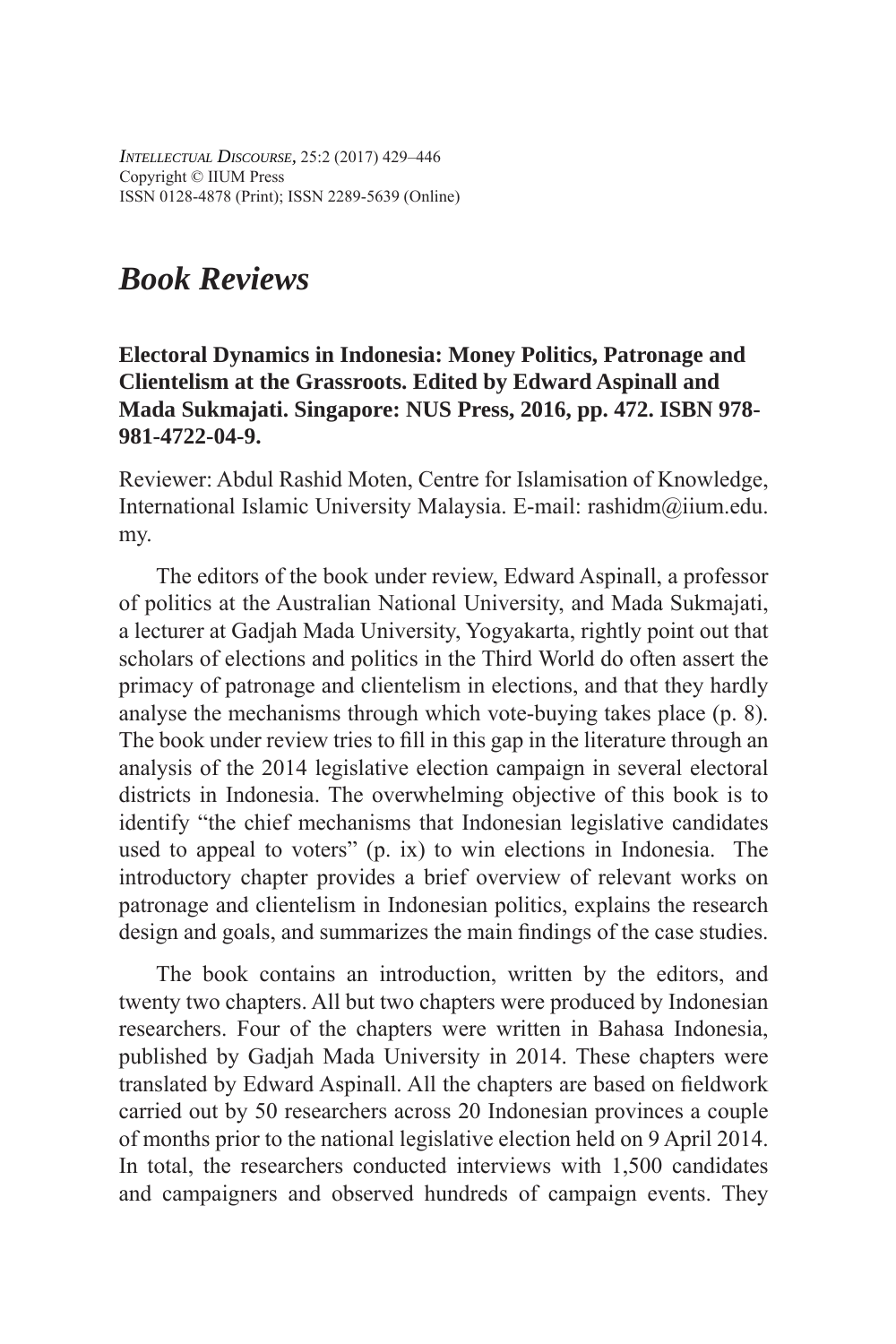documented the strategies and tactics Indonesian politicians used to win the election. Most of their studies are included in this volume and they provide an excellent overview of electoral competition taking place in Indonesia, the world's largest Muslim-majority state.

The book sets out to answer several questions relating to money politics, patronage and clientelism. In particular, it tries to find out the extent to which "candidates win voters' support by distributing cash, goods, and other benefits" and the extent to which "these strategies" are supplemented (or replaced) by other appeals, whether they be programmatic, charismatic or identity-based" (p. 1). It studies the varieties of patronage politics, i.e. vote-buying, individual gifts, services and activities, club goods, pork barrel projects, as well as the "vote brokerage networks" (p. 30), which include success team structures, social network machines, and parties. The twenty-two empirical chapters of the book provide a series of sketches of how campaigning and the varied forms of patronage politics and clientelism worked in Indonesia.

The findings are interesting. One, patronage distribution is central to Indonesian politics. Every single case study reveals the dangerous penetration of money into electoral processes. The candidates competed publicly even with members of one's own party for votes and dished out money directly to voters. Two, candidates often rely on informal networks instead of party machines. Party structures are breached through cross-party alliances of candidates who rely on their own resources and networks. Interestingly, some contributors have explored the use of "formal contracts" between candidates and voters (Chapter 3), the effect of gender quotas (Chapter 9), the role of trade unions (Chapter 11), the meticulous de-mobilizing work of gambling bosses who bet against certain candidates (Chapter 15), the timing of electorallymotivated intergovernmental transfers (Chapter 19), and the intricacies of collective voting in Papua (Chapter 23).

One novel question explored in the book was about the feelings of the voters who received money for voting. Noor Rohman found that many voters in Pati, Central Java (Chapter 14), did not feel obliged to vote for the candidate who paid them money. Some voters interpreted the money they received as *rejeki* – a blessing or material benefit received from God. Some felt that they had to accept the money to be